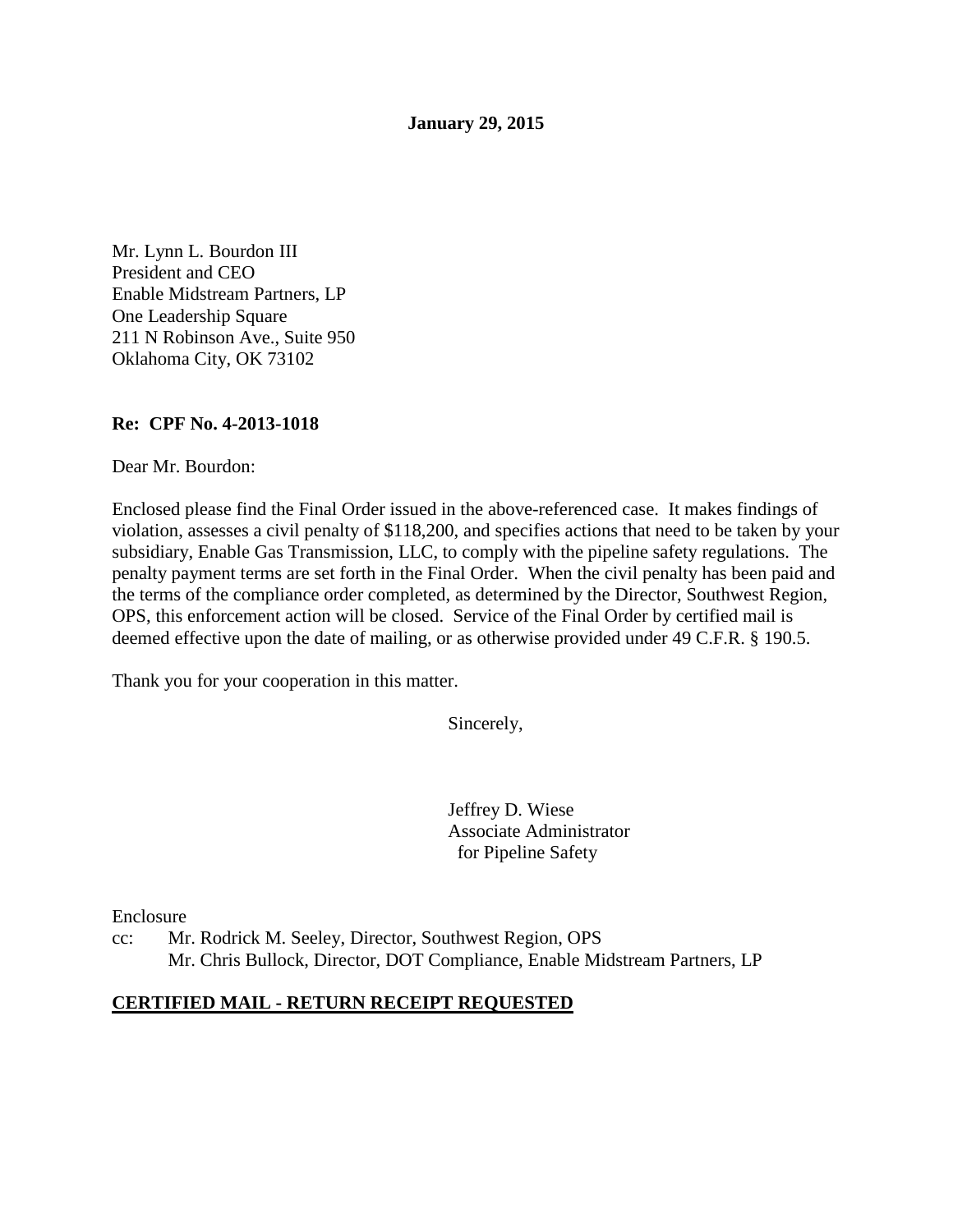### **U.S. DEPARTMENT OF TRANSPORTATION PIPELINE AND HAZARDOUS MATERIALS SAFETY ADMINISTRATION OFFICE OF PIPELINE SAFETY WASHINGTON, D.C. 20590**

**In the Matter of )** 

 **)**  Enable Gas Transmission, LLC,  $\qquad \qquad$  OPF No. 4-2013-1018

**\_\_\_\_\_\_\_\_\_\_\_\_\_\_\_\_\_\_\_\_\_\_\_\_\_\_\_\_\_\_\_\_\_\_\_\_ )** 

 **)** 

**\_\_\_\_\_\_\_\_\_\_\_\_\_\_\_\_\_\_\_\_\_\_\_\_\_\_\_\_\_\_\_\_\_\_\_\_)** 

**Respondent. )** 

 $\overline{a}$ 

## **FINAL ORDER**

On multiple dates in February and March, 2013, pursuant to 49 U.S.C. § 60117, representatives of the Pipeline and Hazardous Materials Safety Administration (PHMSA), Office of Pipeline Safety (OPS), conducted an on-site pipeline safety inspection of the facilities and records of Centerpoint Energy Gas Transmission Company, LLC (CEGT), in Arkansas, Louisiana, and Oklahoma. Since the date of that inspection, CEGT has been renamed Enable Gas Transmission, LLC (EGT or Respondent). $1$  EGT is one of two wholly-owned subsidiaries of Enable Midstream Partners, LP, which operates more than 8,000 miles of interstate pipeline located in Arkansas, Illinois, Kansas, Louisiana, Mississippi, Missouri, Oklahoma, Tennessee and Texas.<sup>2</sup>

As a result of the inspection, the Director, Southwest Region, OPS (Director), issued to Respondent, by letter dated November 5, 2013, a Notice of Probable Violation, Proposed Civil Penalty, and Proposed Compliance Order (Notice), which also included warnings pursuant to 49 C.F.R. § 190.205. In accordance with 49 C.F.R. § 190.207, the Notice proposed finding that EGT had committed various violations of 49 C.F.R. Part 192 and assessing a civil penalty of \$118,200 for the alleged violations. The Notice also proposed ordering Respondent to take certain measures to correct the alleged violations. The warning items required no further action, but warned the operator to correct the probable violations or face future potential enforcement action.

EGT responded to the Notice by letter dated January 20, 2014 (Response). The company contested some of the allegations, offered additional information in response to the Notice, and requested that the proposed civil penalty be reduced. Respondent did not request a hearing and therefore has waived its right to one.

<sup>&</sup>lt;sup>1</sup> Centerpoint Energy Inc., Annual Report (Form 10-K), at 78 (Feb. 26, 2014), available at http://investors.centerpointenergy.com/annuals.cfm.

<sup>&</sup>lt;sup>2</sup> http://www.centerpointenergy.com/services/pipelines/egt/ (last accessed on July 28, 2014).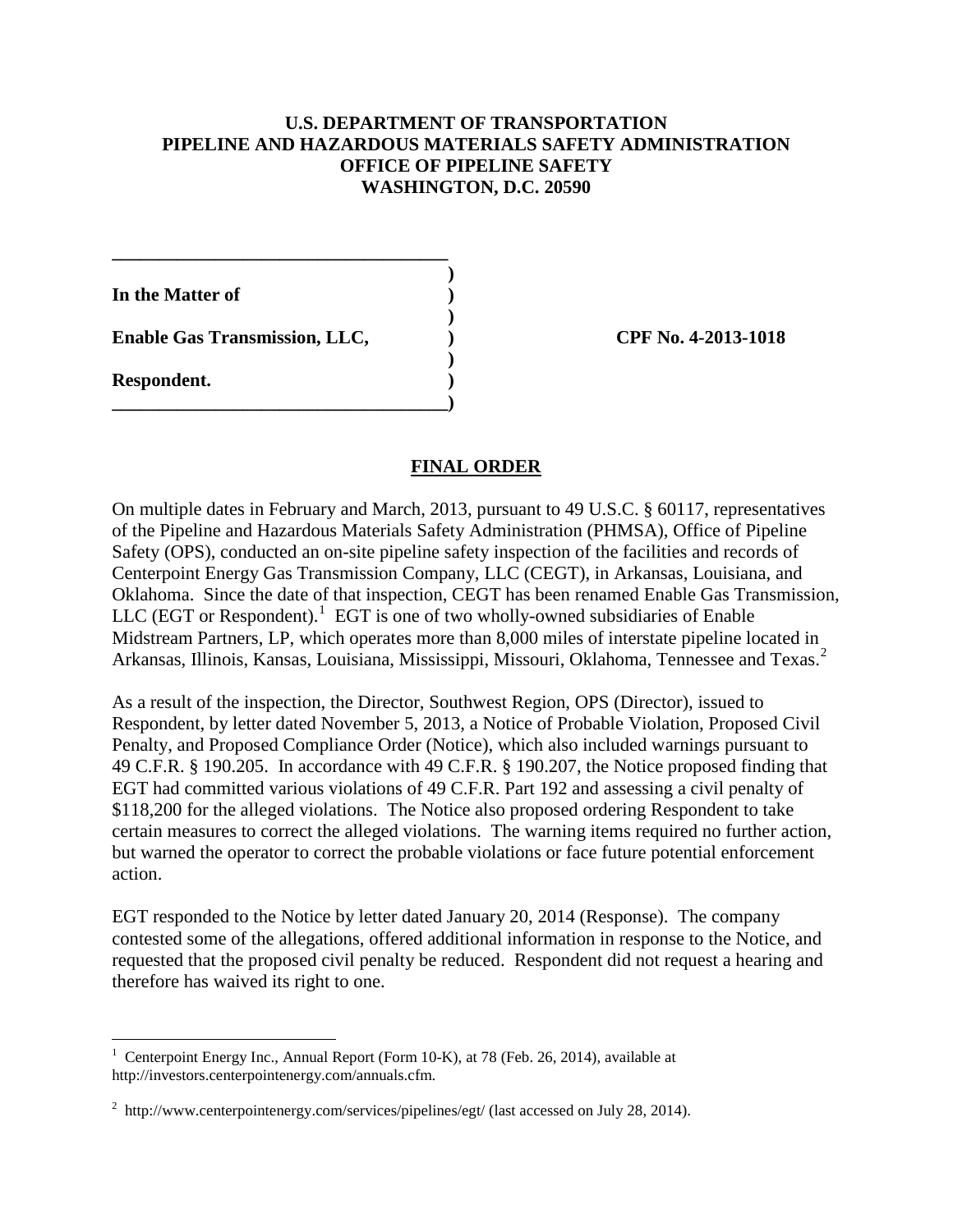# **FINDINGS OF VIOLATION**

The Notice alleged that Respondent violated 49 C.F.R. Part 192, as follows:

**Item 2:** The Notice alleged that Respondent violated 49 C.F.R. § 192.467(d), which states:

## **§ 192.467 External corrosion control: Electrical isolation.**

(a) Each buried or submerged pipeline must be electrically isolated from other underground metallic structures, unless the pipeline and the other structures are electrically interconnected and cathodically protected as a single unit.

 $(b) \ldots$ 

(d) Inspection and electrical tests must be made to assure that electrical isolation is adequate.

The Notice alleged that Respondent violated 49 C.F.R. § 192.467(d) by failing to inspect and electrically test each buried pipeline to assure that electrical isolation was adequate. Specifically, the Notice alleged that EGT's corrosion control program procedure required testing of insulating devices at custody-transfer locations on both the foreign side and the EGT side of the line, but that the company had failed to take readings on the foreign side of insulating devices at 11 different locations for a total of 29 times during 2010, 2011, and 2012.

In its Response, EGT stated that the company missed only eight of the required readings, and requested that PHMSA reduce the level of the proposed civil penalty and the scope of the proposed compliance order accordingly. EGT stated that 13 of the readings were at test points "categorized as 'Normal' rather than 'Insulated' and thus no 'foreign side' electric potential reading was required."<sup>3</sup> EGT stated that the eight missing readings were at test points that "had been mistakenly identified as 'Insulated' in EGT's Maintenance Management System," that EGT had already identified and corrected the data error prior to PHMSA's inspection, and that therefore these missing readings should not be considered violations of the regulation. In support of this argument, EGT provided a report listing test-point inspection results.<sup>4</sup>

EGT's Response and attached report, however, do not explicitly identify which test readings the company believes fall into each category. My review of the report shows the following:

| <b>Test Point Location</b> | Dates of tests with test-point<br>type listed as "Insulated" | Dates of tests with test-point<br>type listed as "Normal" |
|----------------------------|--------------------------------------------------------------|-----------------------------------------------------------|
| TP 21250                   | 5/6/2010 and 5/11/2011                                       |                                                           |
| TP 24316                   | 5/6/2010 and 5/11/2011                                       | 5/15/2012                                                 |
| TP 26318                   | $4/28/2010$ and $4/18/2011$                                  |                                                           |
| TP 27667                   | 12/21/2010 and 4/18/2011                                     | 4/10/2012                                                 |
| TP 27668                   | 12/21/2010 and 4/18/2011                                     | 4/10/2012                                                 |
| TP 27669                   | 12/21/2010                                                   | $4/18/2011$ and $4/10/2012$                               |

 3 *Response* at 5.

<sup>4</sup> *Response Attachment 2-1.*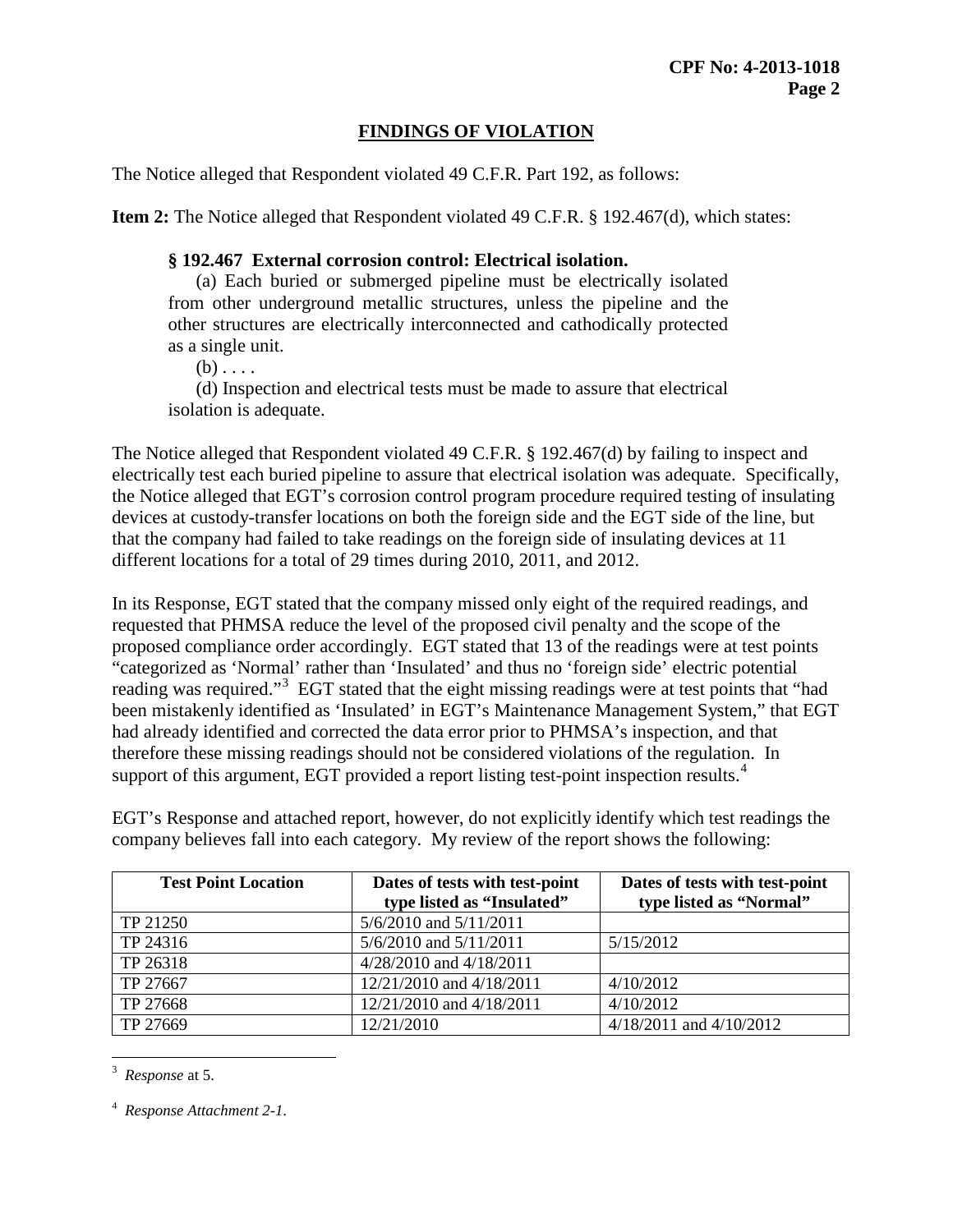| TP 27671 | 12/21/2010 | $4/18/2011$ and $4/10/2012$ |
|----------|------------|-----------------------------|
| TP 27672 | 12/21/2010 | $4/18/2011$ and $4/10/2012$ |
| TP 27673 | 12/21/2010 | $4/18/2011$ and $4/10/2012$ |
| TP 4085  | 6/18/2010  | $6/13/2011$ and $6/14/2012$ |
| TP 8242  | 8/7/2010   |                             |

This review does show eight locations where the test-point type was changed from "Insulated" to "Normal." However, EGT did not provide an explanation as to why the test points that had been mistakenly identified as "Insulated" were later changed to "Normal" and why they were not corrected on the report at the time of the inspections if they were not, in fact, insulated. If EGT discovered during a test that a test point was identified incorrectly, the test record should have made a note of this data error.

At least one test was conducted at each of the 11 test-point locations that had been identified as "Insulated," but EGT neither conducted a "foreign-side" test at these sites nor corrected the identification of the test point. In each of these 11 locations, the company's records fail to demonstrate that EGT was able to assure that electrical isolation was indeed adequate. Accordingly, based upon a review of all of the evidence and the legal issues presented, I find that Respondent violated 49 C.F.R. § 192.467(d) by failing to inspect and electrically test each buried pipeline to assure that electrical isolation was adequate.

**Item 7:** The Notice alleged that Respondent violated 49 C.F.R. § 192.605(a), which states:

## **§ 192.605 Procedural manual for operations, maintenance, and emergencies.**

(a) *General.* Each operator shall prepare and follow for each pipeline, a manual of written procedures for conducting operations and maintenance activities and for emergency response. For transmission lines, the manual must also include procedures for handling abnormal operations. This manual must be reviewed and updated by the operator at intervals not exceeding 15 months, but at least once each calendar year. This manual must be prepared before operations of a pipeline system commence. Appropriate parts of the manual must be kept at locations where operations and maintenance activities are conducted.

The Notice alleged that Respondent violated 49 C.F.R. § 192.605(a) by failing to follow its own manual of written procedures for conducting operations and maintenance activities. Specifically, the Notice alleged that EGT's procedures required it to periodically evaluate pipeline "dead legs" for corrosivity through gas sampling, coupons, and liquid sampling, but that the company failed to conduct evaluations at five such locations, at facilities with piping that was defined as "Ushaped" or "L-shaped."

In its Response, EGT stated that it had "complied with its procedures for evaluating the risk of corrosion in dead legs identified" in the Notice. 5 EGT explained that its *Corrosion Control* 

 5 *Response* at 8.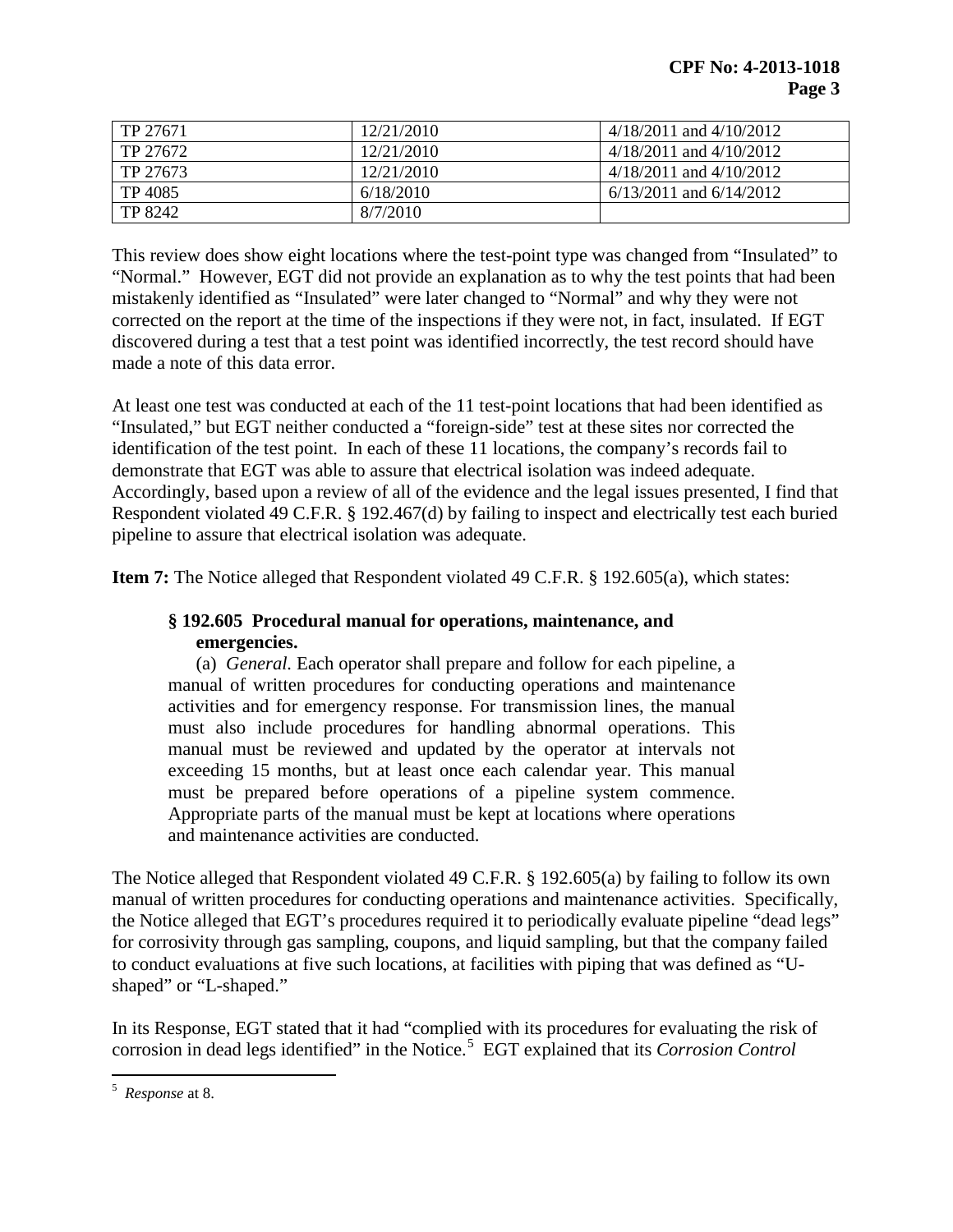*Program Procedure PS-03-02-002* did not require that the company inspect each dead leg. Rather, it argued that its procedure required that EGT "evaluate the risk of internal corrosion based on multiple factors and the presence of corrosive gas…. Applying these procedures, EGT 'evaluates' its entire system, of which the dead legs addressed in the [Notice] would be a part of [sic], based on these factors."<sup>6</sup> EGT went on to explain that the procedure also referenced the company's Integrity Management Program to assess and evaluate the risk of internal corrosion. Finally, EGT stated that its "systematic evaluations showed no corrosive gas conditions upstream of the dead leg locations addressed in [the Notice], so no further evaluation within those dead leg locations was required by EGT's procedures."<sup>7</sup>

I disagree, for two reasons. First, EGT did not provide a copy of its evaluation or analysis of upstream conditions that supposedly determined there were no corrosive conditions and that the dead legs in question here did not need to be evaluated for internal corrosion. In fact, the procedure that was available during the OPS inspection and the version that EGT provided in its Response could readily support the opposite conclusion. It identified several factors that influence the formation of internal corrosion, including dead legs, and stated: "Because of the above factors, the Company will periodically evaluate gas pipelines for corrosivity through gas sampling, coupons, and liquid sampling as required."

Second, EGT stated that it complied with its procedure by performing system-wide evaluations, but did not identify how the company evaluated the "U-shaped" and "L-shaped" dead legs identified in the Notice. In its Response, EGT provided a copy of its *2009 Dead Leg Inspection Program – Final Summary Report*, which states: "The typical dead leg configuration we are trying to evaluate is one of the following where a section of pipe has been stubbed or capped such that there is no/low flow gas conditions." The report goes on: "Five or 6 representative dead legs were selected from each region with the intention of developing a diversified sampling of the dead legs across the company pipeline system. The location of these dead legs was identified based on feedback from personnel from each region."<sup>8</sup>

While such a systematic approach is commendable, EGT still failed to follow its own procedures for evaluating each type of dead leg that existed on its system. Notably, the dead legs that were identified in the Notice were all oriented in the vertical plane, and there is no indication that EGT evaluated other dead legs with similar characteristics or considered the orientation of the dead legs as a factor to be considered in its inspection program

As a consequence, EGT failed to demonstrate that it had evaluated all types of dead legs in its system, including "U-shaped" and "L-shaped" dead legs and those oriented in the vertical plane, for internal corrosion through gas sampling, coupons, and liquid sampling as required by its *Corrosion Control Program Procedure PS-03-02-001*. Accordingly, after considering all of the evidence and the legal issues presented, I find that Respondent violated 49 C.F.R. § 192.605(a) by failing to follow its manual of written procedures for conducting operations and maintenance

 6 *Response* at 9.

<sup>7</sup> *Id.*

<sup>8</sup> *Response,* Attachment 7-4, at 1.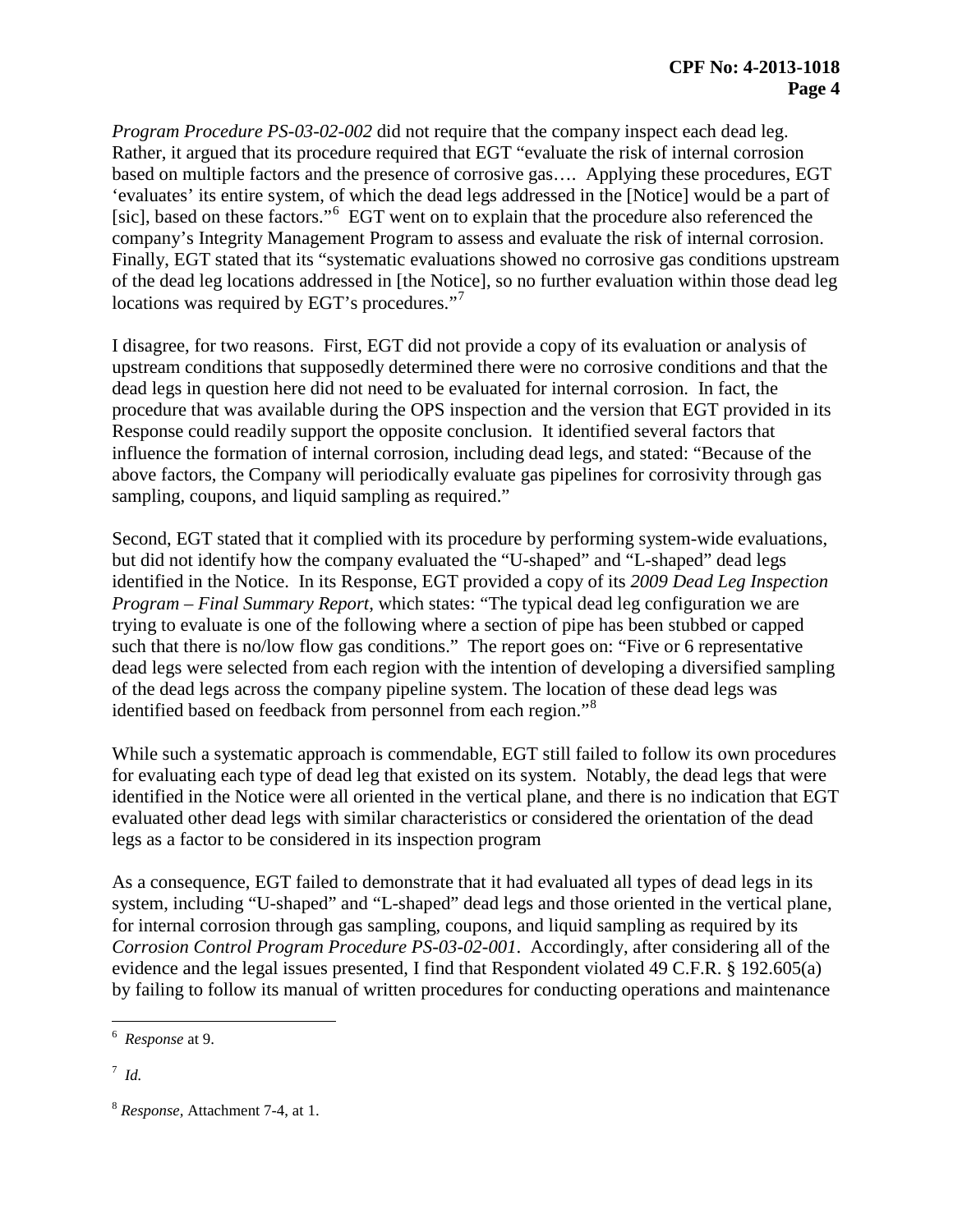activities.

 $\overline{a}$ 

**Item 10:** The Notice alleged that Respondent violated 49 C.F.R. § 192.739(a), which states:

## **§ 192.739 Pressure limiting and regulating stations: Inspection and testing.**

(a) Each pressure limiting station, relief device (except rupture discs), and pressure regulating station and its equipment must be subjected at intervals not exceeding 15 months, but at least once each calendar year, to inspections and tests to determine that it is—

(1) In good mechanical condition;

(2) Adequate from the standpoint of capacity and reliability of operation for the service in which it is employed;

(3) Except as provided in paragraph (b) of this section, set to control or relieve at the correct pressure consistent with the pressure limits of § 192.201(a); and

(4) Properly installed and protected from dirt, liquids, or other conditions that might prevent proper operation.

The Notice alleged that Respondent violated 49 C.F.R. § 192.739(a) by failing to inspect and test each pressure regulating station at least once each calendar year to determine that it is set to control or relieve at the correct pressure consistent with the pressure limits of § 192.201(a). Specifically, the Notice alleged that from 2007 to 2011, EGT failed to inspect regulating station MSM11007 to ensure it was set to control or relieve pressure consistent with the pressure limits of the downstream plastic pipeline RM-5.

Respondent did not contest this allegation of violation. Accordingly, based upon a review of all of the evidence, I find that Respondent violated 49 C.F.R. § 192.739(a) by failing to inspect and test each pressure regulating station to determine that it is set to control or relieve at the correct pressure consistent with the pressure limits of § 192.201(a).

These findings of violation will be considered prior offenses in any subsequent enforcement action taken against Respondent.

### **ASSESSMENT OF PENALTY**

Under 49 U.S.C. § 60122, Respondent is subject to an administrative civil penalty not to exceed \$200,000 per violation for each day of the violation, up to a maximum of \$2,000,000 for any related series of violations.<sup>9</sup> In determining the amount of a civil penalty under 49 U.S.C. § 60122 and 49 C.F.R. § 190.225, I must consider the following criteria: the nature, circumstances, and gravity of the violation, including adverse impact on the environment; the degree of Respondent's culpability; the history of Respondent's prior offenses; and any effect

<sup>&</sup>lt;sup>9</sup> The Pipeline Safety, Regulatory Certainty, and Job Creation Act of 2011, Pub. L. No. 112-90, § 2(a)(1), 125 Stat. 1904, January 3, 2012, increased the civil penalty liability for violating a pipeline safety standard to \$200,000 per violation for each day of the violation, up to a maximum of \$2,000,000 for any related series of violations.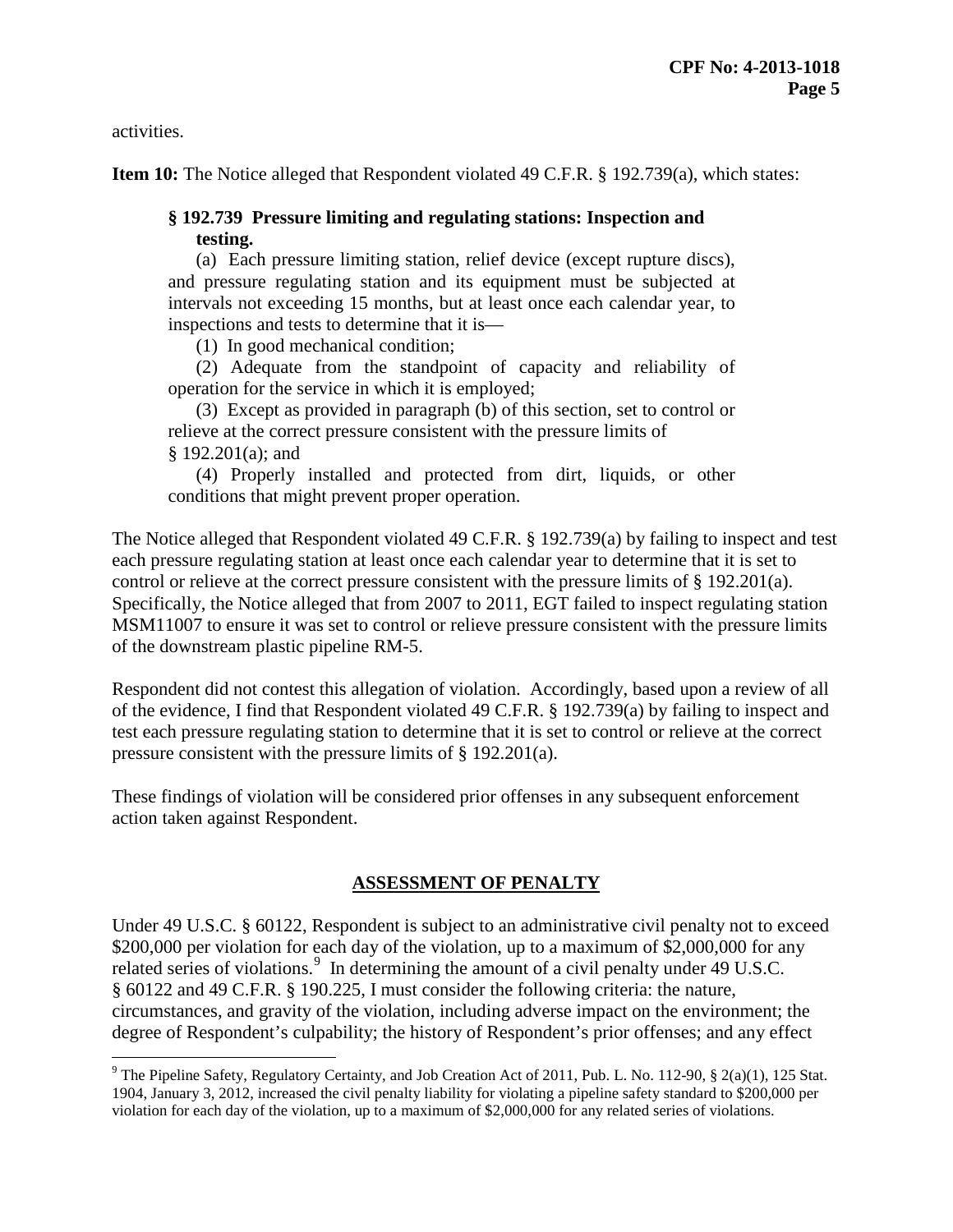that the penalty may have on its ability to continue doing business; and the good faith of Respondent in attempting to comply with the pipeline safety regulations. In addition, I may consider the economic benefit gained from the violation without any reduction because of subsequent damages, and such other matters as justice may require. The Notice proposed a total civil penalty of \$118,200 for the violations cited above.

**Item 2:** The Notice proposed a civil penalty of \$72,700 for Respondent's violation of 49 C.F.R. § 192.467(d), for failing to inspect and electrically test each buried pipeline to assure that electrical isolation was adequate. The Notice alleged that Respondent failed to take readings on the foreign side of insulating devices at 11 different locations a total of 29 times, and accordingly proposed a civil penalty based on 11 violations of the regulation.

In its Response, EGT stated that the company missed only eight of the required readings and requested that the civil penalty be reduced accordingly. However, as discussed above, I found that at all 11 test point locations, at least one test was conducted during a time when it was identified as "Insulated," yet neither a "foreign-side" test was conducted nor was the identification of the test point corrected. I have reviewed the original penalty that was proposed and find that it was reasonably based on the 11 test sites in question, not the total number of tests that were allegedly missed.

Electrical isolation is necessary to protect against external corrosion, which can cause pipeline failure if left unchecked. Respondent was fully culpable for its failure to conduct the tests according to its own procedures and records. Accordingly, having reviewed the record and considered the assessment criteria, I assess Respondent a civil penalty of \$72,700 for violation of 49 C.F.R. § 192.467(d).

**Item 10:** The Notice proposed a civil penalty of \$45,500 for Respondent's violation of 49 C.F.R. § 192.739(a), for failing to inspect and test each pressure regulating station to determine that it is set to control or relieve at the correct pressure consistent with the pressure limits of § 192.201(a). Respondent did not contest either the allegation or the proposed penalty. Pressure limiting devices are necessary to prevent over-pressurization, which can cause a pipeline failure. Respondent's failure to inspect this pressure regulating station for five years could have resulted in a serious pipeline accident. Respondent was fully aware of the requirement and fully culpable for the violation. Accordingly, having reviewed the record and considered the assessment criteria, I assess Respondent a civil penalty of \$45,500 for violation of 49 C.F.R. § 192.739(a).

In summary, having reviewed the record and considered the assessment criteria for each of the Items cited above, I assess Respondent a total civil penalty of **\$118,200**.

Payment of the civil penalty must be made within 20 days of service. Federal regulations (49 C.F.R. § 89.21(b)(3)) require such payment to be made by wire transfer through the Federal Reserve Communications System (Fedwire), to the account of the U.S. Treasury. Detailed instructions are contained in the enclosure. Questions concerning wire transfers should be directed to: Financial Operations Division (AMK-325), Federal Aviation Administration, Mike Monroney Aeronautical Center, P. O. Box 269039, Oklahoma City, Oklahoma 73125. The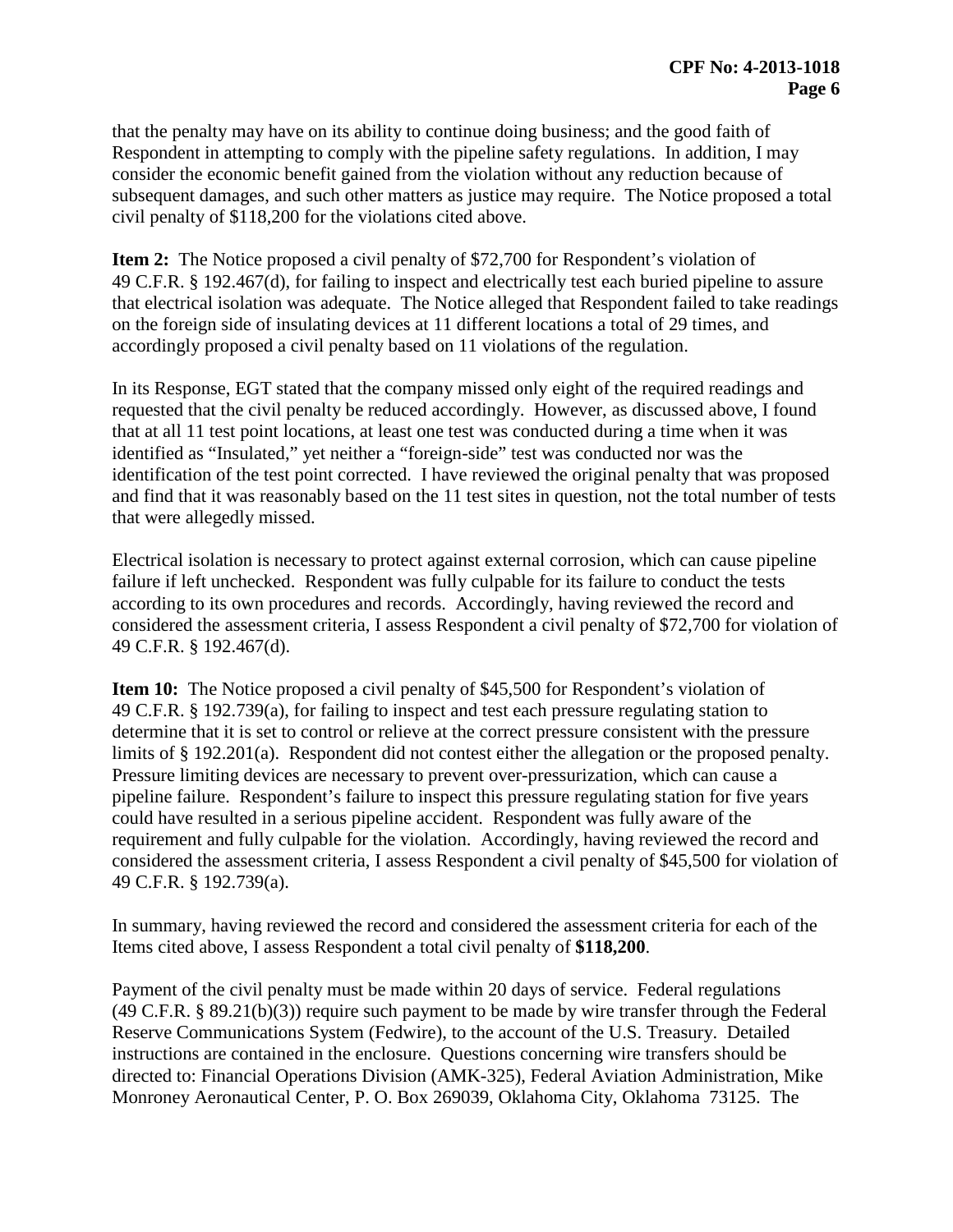Financial Operations Division telephone number is (405) 954-8845.

Failure to pay the \$118,200 civil penalty will result in accrual of interest at the current annual rate in accordance with 31 U.S.C. § 3717, 31 C.F.R. § 901.9 and 49 C.F.R. § 89.23. Pursuant to those same authorities, a late penalty charge of six percent (6%) per annum will be charged if payment is not made within 110 days of service. Furthermore, failure to pay the civil penalty may result in referral of the matter to the Attorney General for appropriate action in a district court of the United States.

# **COMPLIANCE ORDER**

The Notice proposed a compliance order with respect to Items 2 and 7 in the Notice for violations of 49 C.F.R. §§ 192.467(d) and 192.605(a), respectively. Under 49 U.S.C. § 60118(a), each person who engages in the transportation of gas or who owns or operates a pipeline facility is required to comply with the applicable safety standards established under chapter 601. Pursuant to the authority of 49 U.S.C. § 60118(b) and 49 C.F.R. § 190.217, Respondent is ordered to take the following actions to ensure compliance with the pipeline safety regulations applicable to its operations:

> 1. With respect to the violation of § 192.467(d) (**Item 2**), Respondent must evaluate its pipeline system and locate all custody-transfer electrical isolation points. At each such location, Respondent must confirm that electrical isolation is adequate and take prompt action to correct any deficiencies. Respondent must complete this item and provide a report detailing any deficiencies and remediation to the Director within 180 days after receipt of this Final Order.

> 2. With respect to the violation of § 192.605(a) (**Item 7**), Respondent must develop a plan to locate and evaluate all types of dead legs within its pipeline system for internal corrosion, and must submit this plan to the Director within 90 days after receipt of this Final Order. Respondent must document the evaluation of each dead leg location and any corrective actions taken as a result of these evaluations, and submit the results to the Director within one year after receipt of this Final Order.

The Director may grant an extension of time to comply with any of the required items upon a written request timely submitted by the Respondent and demonstrating good cause for an extension.

Failure to comply with this Order may result in the administrative assessment of civil penalties not to exceed \$200,000 for each violation for each day the violation continues or in referral to the Attorney General for appropriate relief in a district court of the United States.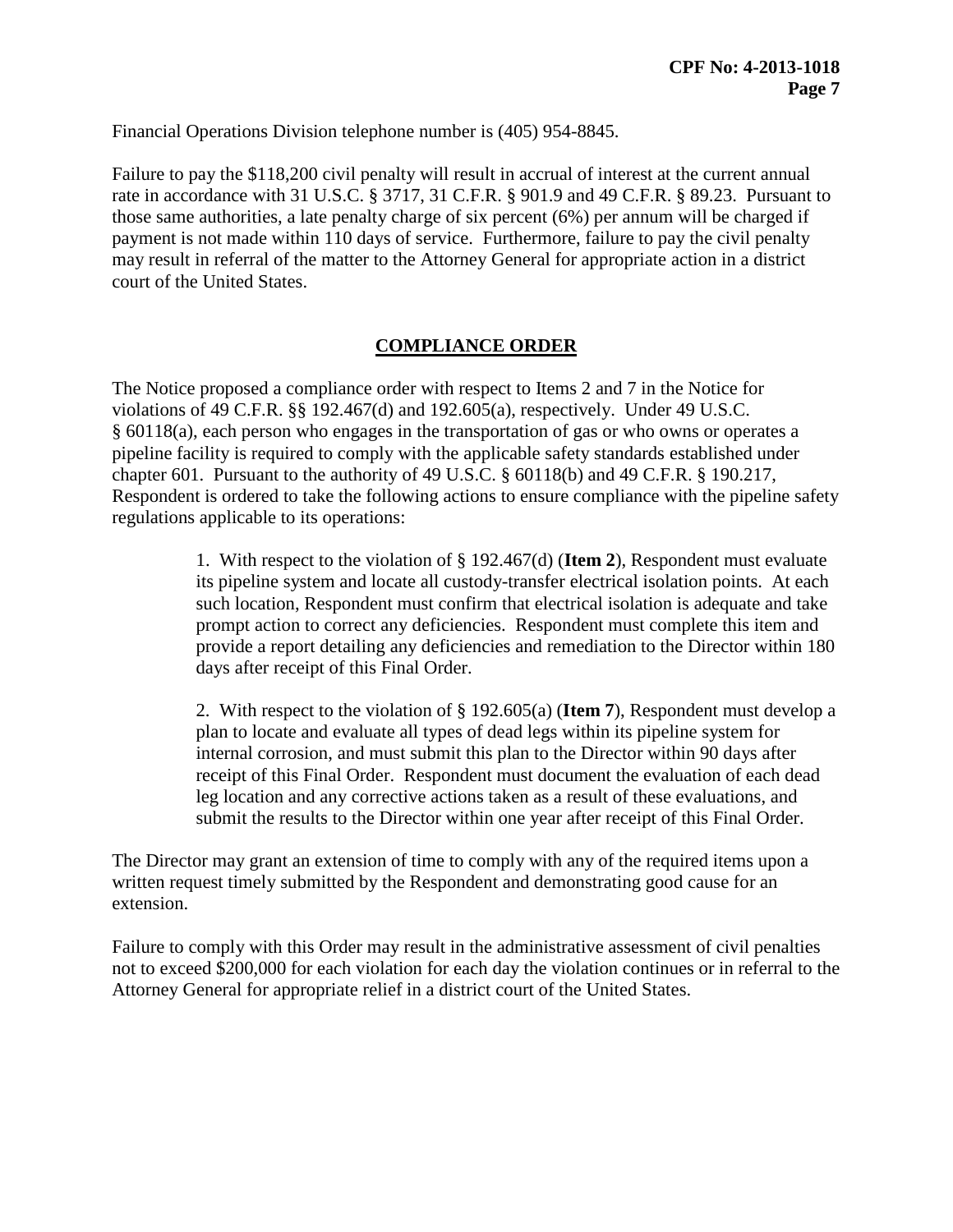## **WARNING ITEMS**

With respect to Items 1, 3, 4, 5, 6, 8, and 9, the Notice alleged probable violations of Part 192 but did not propose a civil penalty or compliance order for these items. Therefore, these are considered to be warning items. The warnings were for:

49 C.F.R.  $\S$  192.476(d) **(Item 1)**  $-$  Respondent's alleged failure to maintain records demonstrating compliance with § 192.476(d) regarding internal corrosion control in the design and construction of transmission lines; and

49 C.F.R. § 192.491(a) **(Item 3)** ─ Respondent's alleged failure to maintain records or maps showing the location of anodes used to provide cathodic protection to an isolated section of its pipeline; and

49 C.F.R. § 192.731(c) **(Item 4)** ─ Respondent's alleged failure to inspect and test each remote control shutdown device at intervals not exceeding 15 months, but at least once each calendar year; and

49 C.F.R. § 192.605(a) **(Items 5 and 6)** ─ Respondent's alleged failure to follow its manual of written procedures for conducting operations and maintenance activities; 10

49 C.F.R. § 192.709(b) **(Item 8)** ─ Respondent's alleged failure to maintain records associated with the replacement of a safety valve for at least five years; and

49 C.F.R. § 192.719(a) **(Item 9)** ─ Respondent's alleged failure to test replacement pipe used to repair a segment of transmission line, to the pressure required for a new line installed in the same location.

EGT presented information in its Response showing that it had taken certain actions to address the cited items. If OPS finds a violation of any of these items in a subsequent inspection, Respondent may be subject to future enforcement action.

Under 49 C.F.R. § 190.215, Respondent has a right to submit a Petition for Reconsideration of this Final Order. The petition must be sent to: Associate Administrator, Office of Pipeline Safety, PHMSA, 1200 New Jersey Avenue, SE, East Building, 2<sup>nd</sup> Floor, Washington, DC 20590, with a copy sent to the Office of Chief Counsel, PHMSA, at the same address. PHMSA will accept petitions received no later than 20 days after receipt of service of this Final Order by the Respondent, provided they contain a brief statement of the issue(s) and meet all other requirements of 49 C.F.R. § 190.215. The filing of a petition automatically stays the payment of any civil penalty assessed. Unless the Associate Administrator, upon request, grants a stay, all

 $\overline{a}$ 

 $10$  In its Response to Item 6, EGT noted that it had identified and corrected this violation prior to the OPS inspection, and requested that PHMSA take such efforts into account as a mitigating factor to reduce a proposed civil penalty or proposed compliance order requirement. The NOPV did not propose a civil penalty or compliance order for this alleged violation, so no mitigation or revision is needed. *See* Response at 2-3.